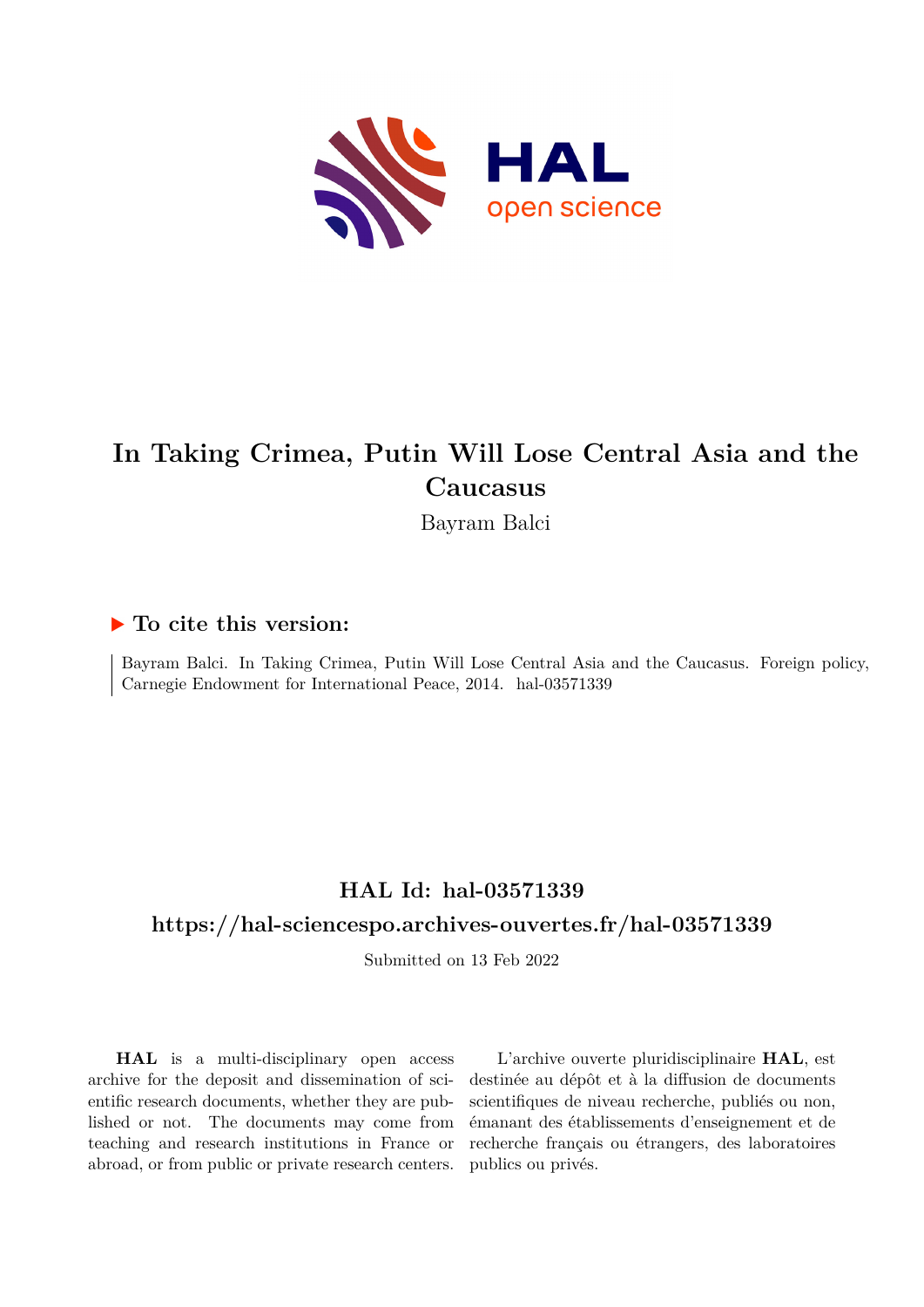

# **In Taking Crimea, Putin Will Lose Central Asia and the Caucasus**

Bayram Balci

OP-ED MARCH 24, 2014 *FOREIGN POLICY JOURNAL*

SUMMARY Putin's gambit in Ukraine will certainly give him prestige in his country and a strategic advantage in the Black Sea, but it could weaken Russia's position in the rest of the former Soviet empire.

After three months of intense protests, Ukrainian pro-West demonstrators managed to topple President Viktor Yanukovytch, whose policy had turned toward Russia. As a result of this popular coup, Russia, under the pretext of defending the "threatened" Russian population, intervened in Crimea, annexing this Ukrainian autonomous province after a majority of the Crimean people voted in a referendum for accession to Russia (the referendum was boycotted by a significant portion of the population).

This is the most serious Russian intervention in a former Soviet Republic, more significant than the Russian military action in Georgia in 2008. The current Russian action in Ukraine will have considerable repercussions in the relations between Russia and the rest of the world, and most significantly on its relations with the republics in the Caucasus and Central Asia regions that Moscow considers as its near-abroad in its post imperialist policy.

Indeed, in the Caucasus, remembering Georgia in 2008, Azerbaijan and Armenia are very concerned by this most recent Russian intervention in an independent former Soviet Republic. In Central Asia, Uzbekistan, Kazakhstan, Tajikistan, Kirgizstan, and to a lesser extent Turkmenistan observe this crisis with growing anxiety. Already complicated, Moscow's relation with these republics, where there are also Russian minorities and military facilities – pretext for intervention in Ukraine – will suffer considerably.

At the beginning of this crisis that is affecting Russia's image in the world, the dominant impression is that Russia is going to win Crimea and won't be impressed by Western countries' sanctions. However, this victory in the Black Sea will alienate the other part of Russian traditional near-abroad, the Caucasus and Central Asia. Putin's gambit in Ukraine will certainly give him prestige in his country and a strategic advantage in the Black Sea, but it could weaken its position in the rest of the former Soviet empire where Russia is more than ever perceived as an aggressor and an unreliable ally. In that sense, on the long term and global level Putin is not ensured of being winner in this new old fashion cold war game. His game looks like Russian roulette.

## **Central Asian and Caucasian leaders and Ukraine Crisis**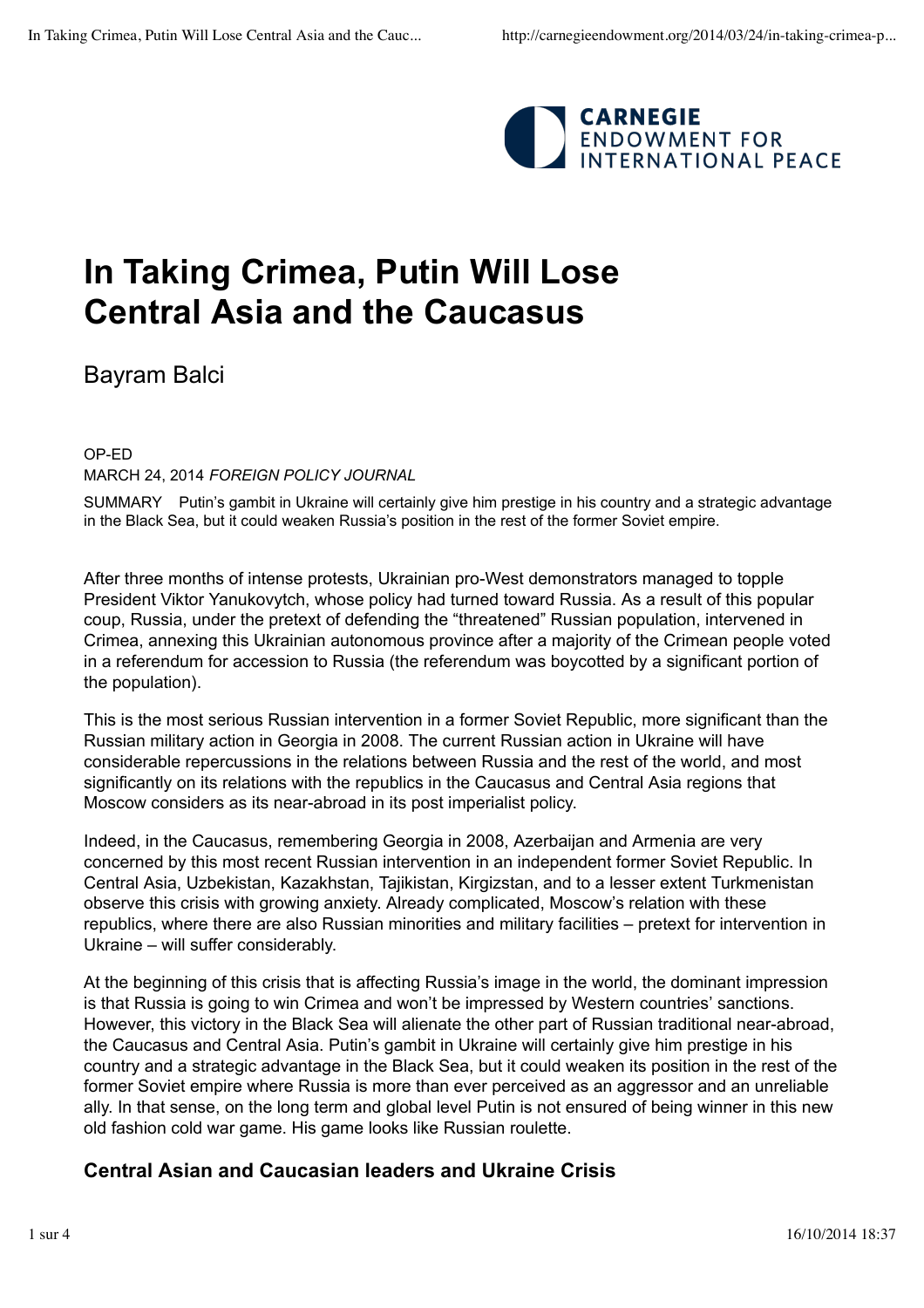Despite their apparent silence on what happened in Ukraine and Crimea, Post-Soviet leaders in the Caucasus and Central Asia have been considerably frightened for two reasons. First of all, the Euromaidan popular protest that ended with the toppling of President Yanukovytch reminded them that something similar could happen in their countries. And, secondly, the military action of Russian forces, or its local militias ally, in Crimea showed them that Russia has not changed and is still capable of having a military action in what it considers its sphere of influence, an ex-Soviet area.

When the Arab Spring started, many analysts – and I was among them[1] –predicted a possible spread to post-Soviet regimes that were very similar to the toppled Arab regimes, ageing leaders and corrupt elites with deep economic inequalities[2]. Actually this "Arab contamination" did not happen because of the differences between the Arab and post-Soviet societies, but also because of the difference between the two regions in terms of geopolitical realities.

However, despite these differences, post-Soviet strongmen took many measures to prevent similar popular uprisings, tightening control on social media and in some cases adopting some reforms[3]. But popular unrest with regime change is more worrying for these leaders when it happens in their post-Soviet sphere.

Indeed, the Georgian revolution in 2004 and Kirgiz regime changes in 2005 and 2010 were more disturbing than the remote political changes in the Arab world. From that perspective, the Maidan "revolution", or the capacity of popular protests to oust an elected leader, Yanukovytch, had certainly caused sleeplessness nights to many leaders in Central Asia and the Caucasus[4]. As was predictable, the official media in these countries – Azerbaijan in the Caucasus and all Central Asian republics, except Kirghizstan where media is freer, official media did not cover the Maidan protests[5]. When it was, it was Moscow-style, presenting many of the protesters as fascists who wanted to topple a democratically elected leader with the support of West—a narrative that is largely true.[6]

In Uzbekistan and Kazakhstan where the leaders have the record for longevity, but are also oldest, the Maidan nightmare probably provoked the worst insomnia. In other countries like Kirghizstan and Georgia where power changes have already occurred, Maidan was not a nightmare at all. However, Putin's Crimean intervention after Maidan revolution is going to be more than a nightmare for them.

The reason is simple: as in Ukraine, almost all of these countries have important Russian minorities and host Russian military facilities, the two most important excuses, in addition to the specific situation of Ukraine, that have been used by Putin to intervene in Ukraine. In the mind of local elites, what happened in Ukraine can occur in their country in case of a major crisis similar to the Ukrainian one.

Indeed, Kazakhstan has many reasons to fear a similar scenario in its territory. More than 25 % of its population is Russian. In addition, it has a long border (more than 4000 miles) with Russia and in its northern provinces are mainly populated by ethnic Russians. For some Russian nationalists, among them Sojenitsinie and Dugin, these northern provinces of Kazakhstan should be "returned" to Russia[7].

Moreover, as in Crimea, Russia has in Kazakhstan a military facility with the Baïkonour space center. In Armenia, Russia has a military base, as in Kirghizstan near Bishkek (Kant base) and in Tajikistan where the 201st Motor Rifle Division controls the border with Afghanistan. In Azerbaijan Russia has not longer a military base and its Russian minority is not very significant, but more than a million of Azerbaijani migrant workers live in Russia and they send remittances to their families. Similarly, Russia has economic power over Uzbekistan, Tajikistan and Kirghizstan as their economies also rely on the remittances sent by their diasporas living in Russia[8].

## **Crimean annexation as a blow to Putin's Eurasian Union project**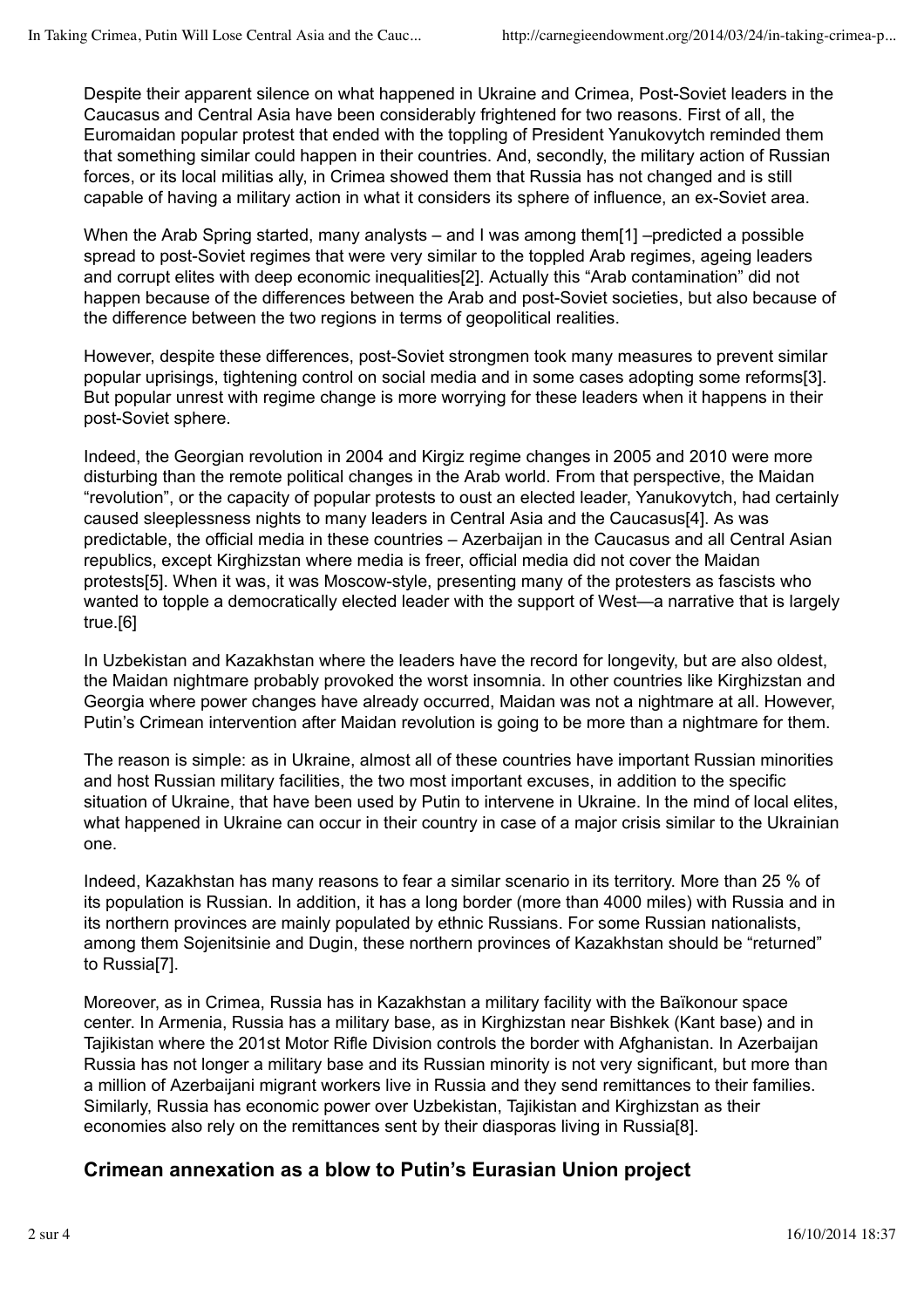Following the Russian intimidation with the deployment of armed men without apparent identification in Crimea – whether to protect the Russian minority or to guarantee the security of its fleet – among all Caucasian and Central Asian regimes there is a strong feeling that Putin actually wants to recreate the former Soviet Union. In that sense, their independence is threatened, and it is probable that the Russian leader has lost his colleagues trust, if he ever had it.

Since their independence, these countries have been keen to remain in the Russian sphere. This did not reflect a desire to remain close to their former big brother or a sign of particular love for Putin but rather because Russia (and China) has never judged their human rights and democratic credentials while the EU and US have always linked cooperation with them to their progress in democracy and human rights[9].

In fact, there is a sign that the Crimean crisis will be a turning point in the relations between Russia and its post-Soviet allies. More than during the Georgian war where Russia intervened to help an Ossetian minority (and not only Russians), the Crimean case and Putin's will to protect his brothers on this peninsula will affect his image in Central Asia and the Caucasus. And the most troubling for him, his heroic action in Crimea will make his dreams in Eurasia impossible. More precisely he can forget his Eurasian Union project that he spent many years promoting among many post-soviet States.

Since he came to power in 2000, Putin has never hidden his many ambitions for his country. He not only wanted to end Russian humiliation on the international stage and reconstruct its economy, but he also wanted to return Russia to its former global power status[10]. Publicly he lamented the end of the Soviet Union, calling it "a major geopolitical disaster of the century"[11]. He has not advocated for recreation but has promoted the establishment of a new structure, the Eurasian Union, a superpower under the Russian leadership, a sort of European Union without democracy[12].

In this strategy Russia, Belarus and Kazakhstan are the main pillars. Ukraine should have a key place in this Union, as well as other post-soviet countries, like Armenia, Tajikistan and Kirghizstan. Since Russia is annexing a part of Ukraine it is naïve to think that Ukraine (which was torn between East and West) will support Putin's Eurasian idea. Kazakhstan and Belarus although strong supporters of Eurasian Union that is still supposed to begin in 2015 have already started to hesitate. Although Tajikistan, Armenia and Kirghizstan have expressed their intention to join this union, their participation is not enough to create a union capable of competing with US, EU and China.

## **Conclusion**

Vladimir Putin did not himself trigger Ukrainian crisis, but it looks like he took the advantage from it to annex the strategically important Crimean peninsula. This policy is however part of his old dream to create a new super power capable of competing with the EU, the US and China. In other words, his policy sought to create a kind of new Soviet Union, consisting of independent states under Russian leadership. Since he came to power he has very strongly moved in that way. The Russian economy has improved, the country is respected in the international scene and he has given dignity and pride to Russia and to Russians. However with this military intervention in Crimea Putin went too far and his game now resembles more Russian roulette than strategically well calculated policy. After many successes in his country and even in international politics, this new Crimean War could led him to a crazy megalomania that will cost him the definitive loss of allies in Central Asia and the Caucasus.

## **Notes**

<sup>1</sup> http://www.lemonde.fr/idees/article/2011/07/12/le-printemps-arabe-gagnera-t-il-lasie-centrale\_1547671\_3232.html